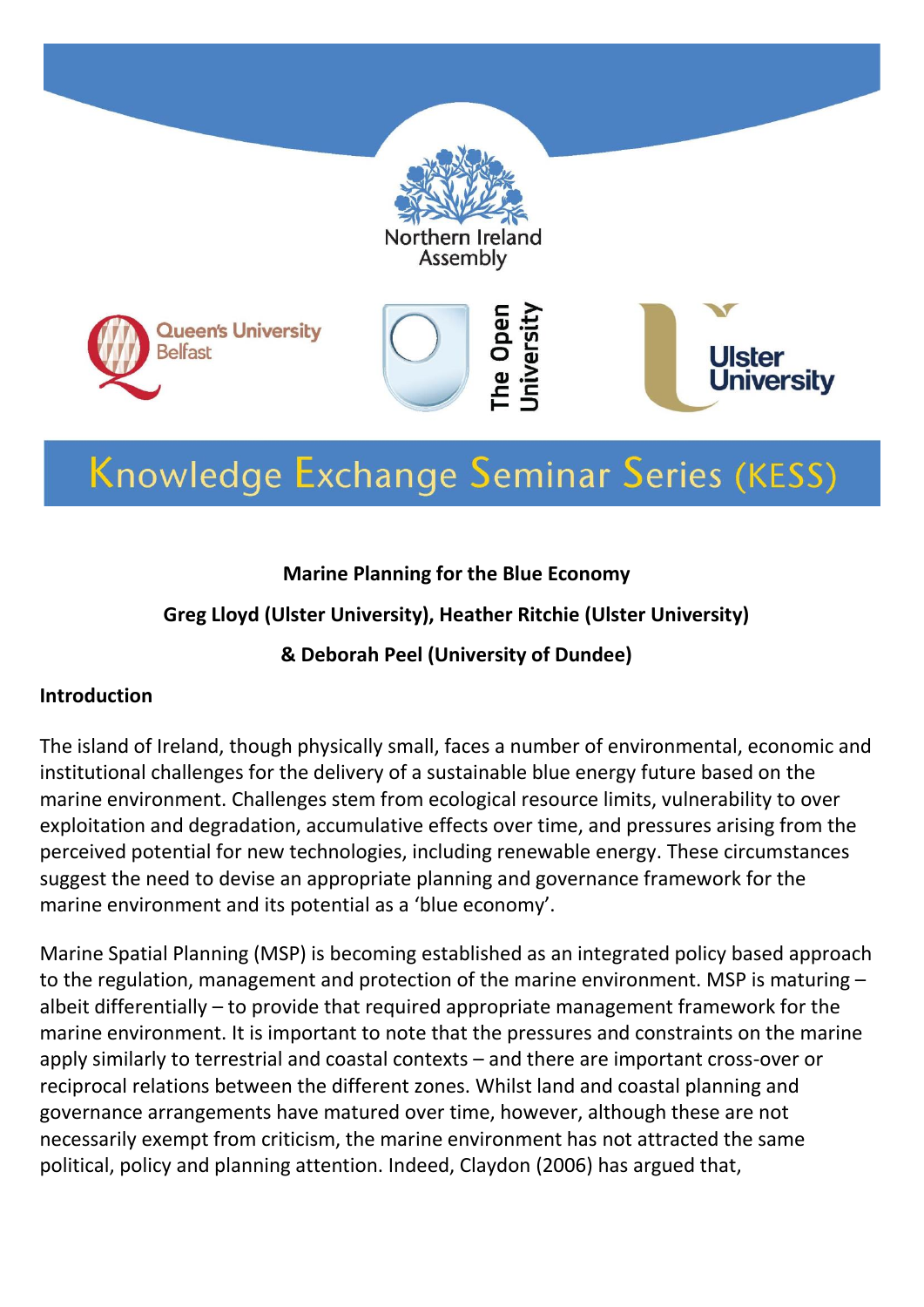notwithstanding the increasing pressures on the marine environment, its planning, governance and management remains uncoordinated, sector specific and short-term.

The position is compounded by the separate governance regimes in Northern Ireland and the Republic of Ireland. Moreover, the fragmentation of different government departments controlling various functions across environmental planning and natural resource regulation creates another layer of concern. There are different institutional and organisational arrangements in place to secure land based planning, coastal management and the marine environment.

There are powerful challenges for the island of Ireland. First, the existence of two separate, variegated and fragmented land, coastal and marine planning traditions across the island of Ireland create a potential barrier to realising Ireland's ability to be a leader in offshore renewable energy and exports. Second, MSP and the blue economy cannot be separated from land based and coastal planning arrangements as these form intrinsic parts of a natural ecosystem. Here attention needs to be paid to reconciling the different planning and governance regimes. This could involve devising a 'pooled' sovereignty of horizontal and vertical integration to enable the island of Ireland develop a sustainable blue economy and promote renewable technologies to shape the future energy mix of the island of Ireland. The presentation acknowledges that whilst a single marine planning system or a marine authority is unlikely it advocates creating opportunities for improved and deliberate cooperation for an all-island strategic approach.

#### **Social-ecological resilience – an integrated policy approach**

The presentation draws on a particular understanding of the nature and characteristics of the marine environment – that of social-ecological resilience. This is advocated as an appropriate way of understanding the nature of the marine environment and in informing the management of vulnerable ecosystems under pressure and duress.

Social-ecological resilience represents the maturation of institutional and organisational responses to environmental crises. It builds on earlier concepts of resilience. Initially, for example, and reflecting the then prevailing understandings of people-environment relations and the availability of technology, an engineering resilience interpretation prevailed which reflected a concern with retaining a steady state equilibrium. There was an emphasis on returning to the original position following a shock to the system. It sought to minimise the recovery time after the environmental disturbance. The focus was on maintaining efficiency of function and control of resources in an optimal fashion – often through physical solutions such as the construction of coastal armour to prevent tidal incursions. The engineering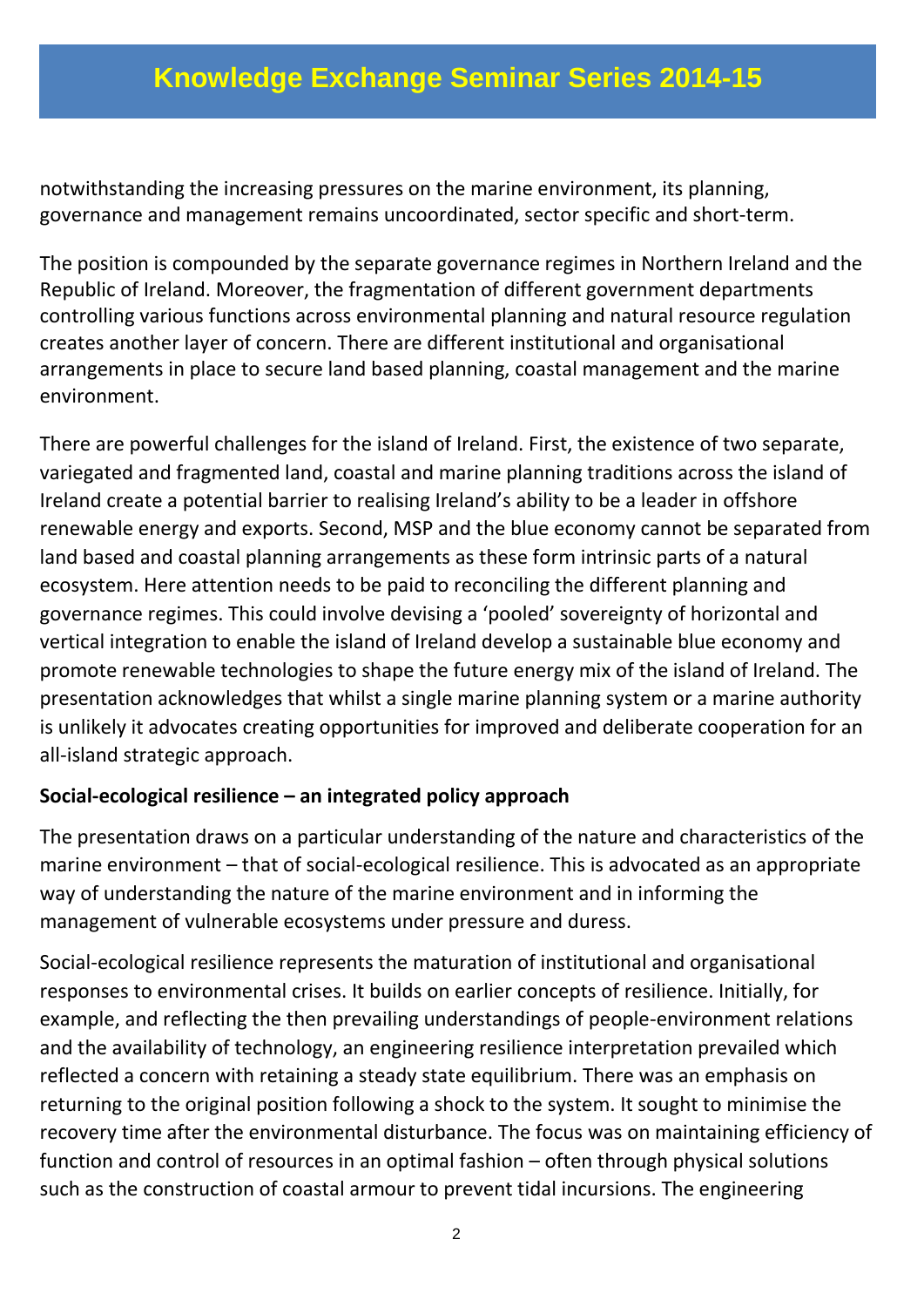approach was overtaken by broader ideas associated with a concept of ecological and ecosystem resilience which offered the potential for addressing multiple equilibria. Thus flooding, for example, was seen as involving various social and economic considerations as well as physical engineering actions. There was a focus on devising an appropriate robustness in the response (mitigation) and an ability to withstand shock in the future (adaptation).

Building on these approaches a social-ecological resilience represents an integrative ethos which deliberately seeks to combine ecological and social (institutional) systems. There is an emphasis on adaptive capacity and securing transformative potential in preparing for the future. In other words, social-ecological resilience stresses the complexities of social, economic and environmental domains and seeks a more holistic, integrated response based on long term thinking (Lloyd, Peel & Duck, 2013). Its reasoning is that a shared understanding of development conditions and risks needs to be predicated on a sound appreciation of the inter-dependencies of natural processes and governance. In effect, its advocates a strategic, joined up or integrated response to environmental vulnerability.

For the purposes of this presentation, a social-ecological resilience approach argues that the blue economy has to be considered in terms of the complex and critical relationships between terrestrial, coastal and marine environments. It rests on the concept of a moving equilibrium in that change in natural environments is a constant and uncertain process (Peel & Lloyd, 2014). Hence the need for appropriately designed institutional arrangements to match such complex processes. This understanding assumes greater importance when the differentiated planning and governance arrangements, various scales of intervention and the impact of time and timing are taken into consideration.

#### **The blue economy**

The marine environment offers a rich source of natural resources which provide acknowledged and potential food and energy supplies. The challenges facing the marine environment are well documented (Ritchie & Ellis, 2010). Furthermore, the marine environment has a complex of property rights but in the main is characterised by common property regimes with international diplomacy defining sectors or zones for certain activities, such as fishing or offshore oil and gas. Its character, however, renders the marine environment vulnerable to over exploitation, as shown by the degradation of fishing stocks, and as a dump for waste and pollution. These create significant challenges to the carrying capacity of the marine environment with longer term implications for societies at large. The marine environment also provides important transport and other logistical benefits – such as electricity, natural gas and oil pipelines – and care needs to be taken to avoid unnecessary congestion of the resource. With technological advances, the marine environment is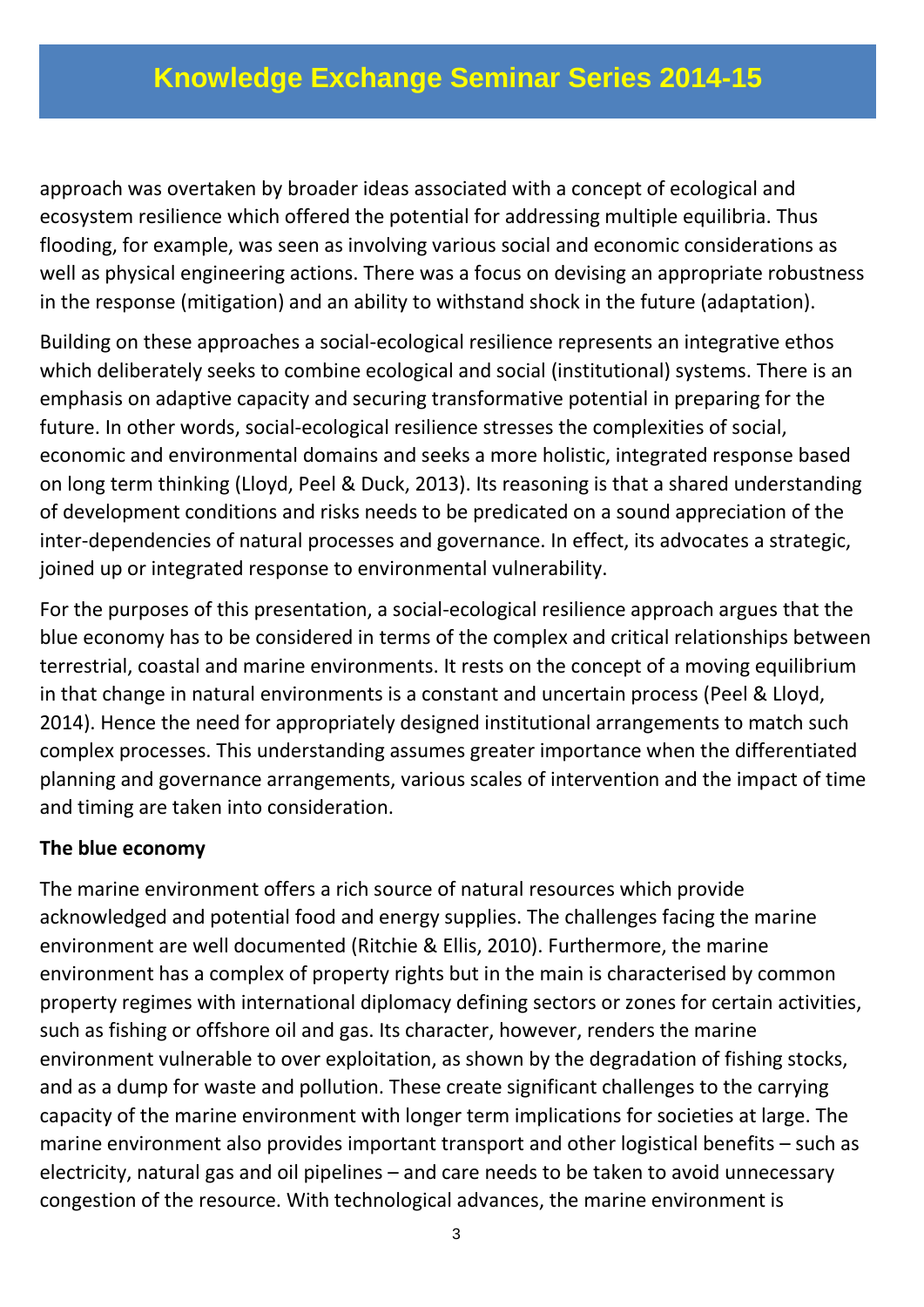increasingly the focus for offshore renewable energy developments – tidal, wind – with the construction of barrages to meet the needs of society. Balancing these considerations is important so as to avoid what is characterised as a potential "tragedy of the commons".

Over and above this environmental baseline it is important to recognise that the marine environment represents an importance source of employment across a wide range of industrial sectors. It also has important implications for coastal based communities and settlements with the coast and sea locales, in particular, offering a range of opportunities for different groups– whether retirement or tourism centres (McElduff, Peel & Lloyd, 2013). Increasingly, the marine environment offers valuable spaces for technological innovation, particularly around renewable energy. This represents a step towards creating the basis for the future resilience and security of society.

A social-ecological perspective would suggest that it is necessary but not sufficient to consider the blue economy or the marine environment in isolation. It is important to acknowledge that the marine forms part of a wider ecosystem which includes the coast and land. The relationships between these domains are critically important and sensitive – as evidenced by coastal erosion, tidal surges, settlement patterns and the location of infrastructure which transcends land, coast and sea. The challenge then is to reconcile approaches across land, coast and the marine.

#### **Parallel regimes for the marine environment**

There are three broad points to be made. First, the marine environment is increasingly the focus of European Union and UK attention. This is a clear recognition of the importance and vulnerability of the marine resource and there is a portfolio of maritime policy and planning provisions being put into effect. The intention is that this will secure compliance with the EU context and, at a national scale, with the devolved nations of the UK.

Second, whilst there are developments in devising appropriate planning and governance for the marine environment across the island of Ireland these are not synchronised. In Northern Ireland, for example, the Northern Ireland Executive agreed to new marine legislation being put into effect. This is intended to balance environmental, social and economic needs and therefore, contribute to the sustainable development of Northern Ireland's marine waters. The Marine and Coastal Access Act 2009 and the Marine Act (Northern Ireland) 2013 provide for a marine plan for Northern Ireland. It will involve stakeholder engagement and interdepartmental consultation. It provides for the designation of marine conservation zones. In contrast, in the Republic of Ireland, marine planning is less well advanced (Burns, 2013). The legislative focus is on the foreshore with less attention on the marine context. Developments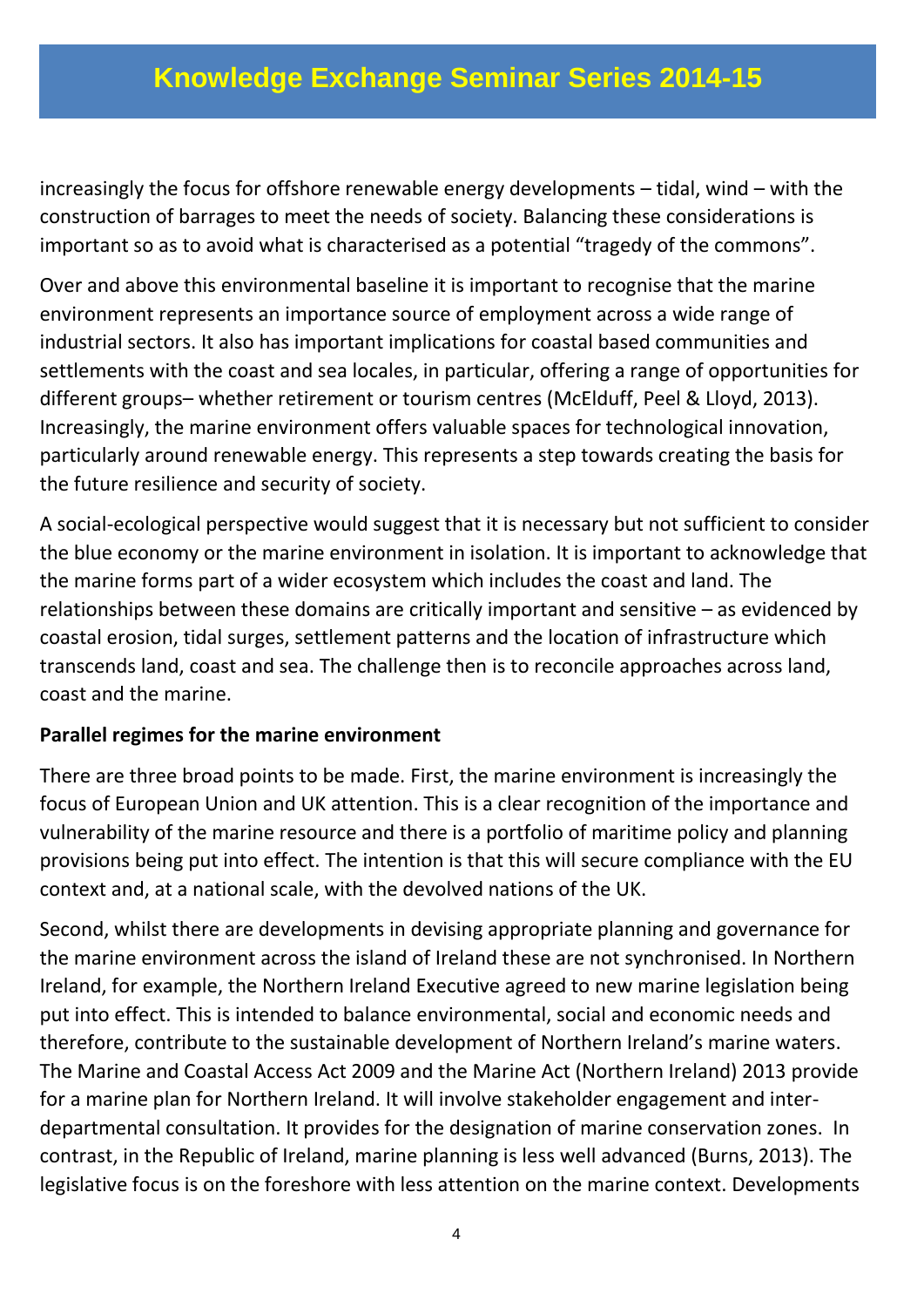proposed for the foreshore fall into a de facto land use planning context and consent is granted by the Minister for the Environment, Community and Local Government if it is held by to be in the public interest.

Finally, and over and above the evolving approaches to marine spatial planning, the particular bifurcated and differentiated progress in Northern Ireland and the Republic of Ireland, there is the fragmented links between planning and governance of terrestrial and coastal with the marine environments. This represents another challenge to the future well-being of the blue economy.

#### **Towards an all-island perspective for a sustainable blue energy future?**

Both Northern Ireland and the Republic of Ireland have put in place modernisation and reform of local government and land use planning. This reflects political ambitions to devise more efficient, effective and transparent arrangements. Intrinsic to the institutional and organisational changes taking shape is the emphasis on integrated working – to secure efficiency gains in the administration and organisation of public service provision, policy formulation, and implementation. Here the idea of securing both vertical and horizontal integration - a 'pooled sovereignity' (Lloyd, 2008) may be of interest. This idea involves complex issues in reconciling vertical (multi-level) and horizontal (multi-dimensional) integration in public administration. This could apply in both Northern Ireland and the Republic of Ireland with respect to bringing together an ecosystem model for the blue economy which binds in the coastal and land based agendas.

A pooled sovereignity could embrace inter-jurisdictional arrangements for the marine environment. It is evident that Northern Ireland and the Republic of Ireland engage in discussions at both strategic and local scales over a diversity of common issues – recent discussions for example concerned falling milk prices, animal health, live trade in cattle and sheep and the Rural Development Programme. This type of agenda suggests that the strategic narrative is an important one. The benefits of such an approach have been recognised across the island of Ireland, however, as demonstrated by the publication and endorsement of the Framework for Cooperation promoting closer, co-ordinated thinking around terresrial planning in Northern Ireland and the Republic of Ireland (Peel & Lloyd, 2014) which represents a new assertion of a spatial public diplomacy. The spatial planning statement does not involve a convergence of agencies, instruments and policies but a deliberate acknowledgement of the need to take the reciprocal conditions into account. This general thinking is appropriate to marine spatial planning for the purposes of Ireland's blue economy which brings together land, coast and sea as a natural ecosystem.